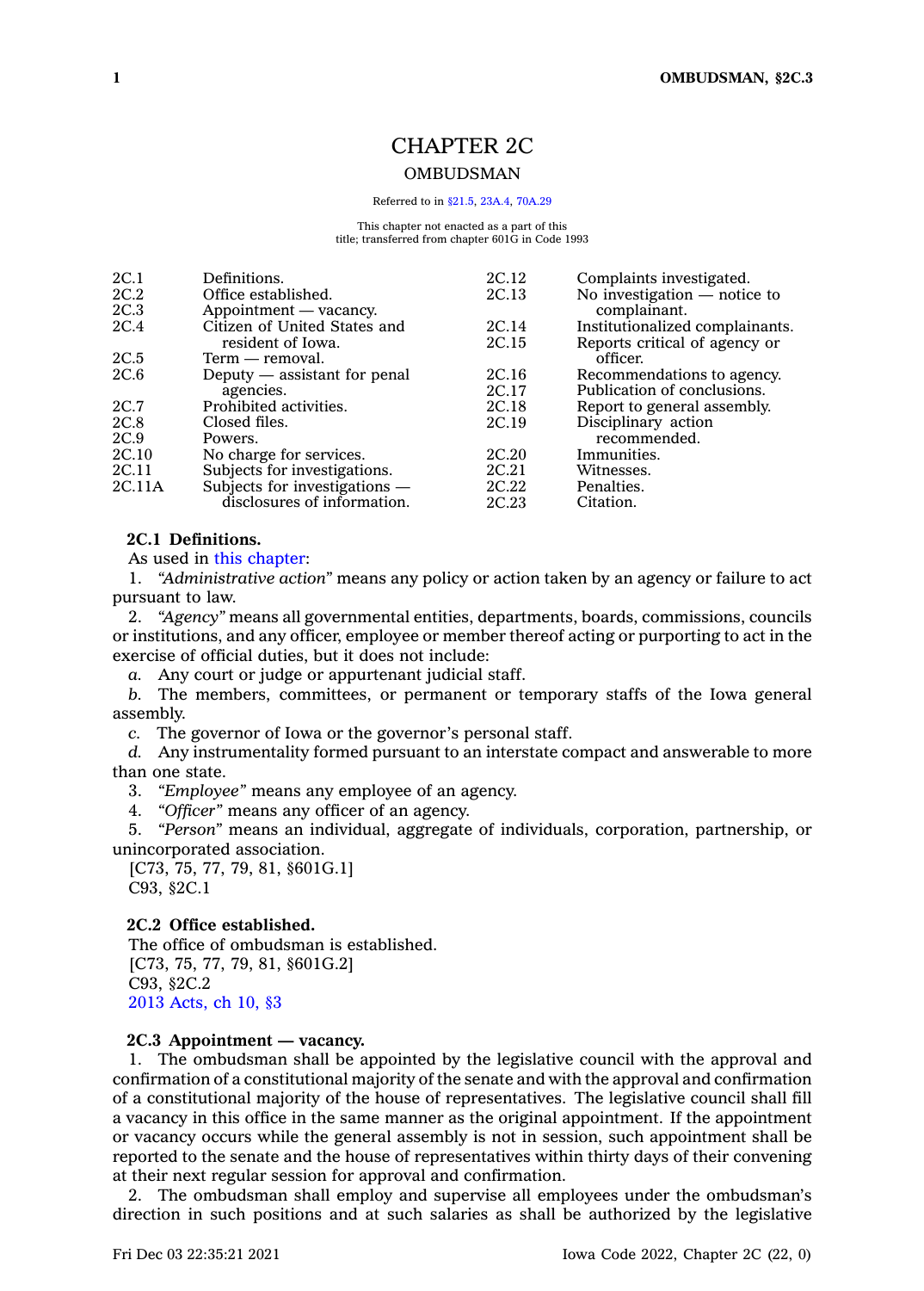council. The legislative council shall hear and act upon appeals of aggrieved employees of the office of ombudsman.

[C73, 75, 77, 79, 81, §601G.3] C93, §2C.3 2013 [Acts,](https://www.legis.iowa.gov/docs/acts/2013/CH0010.pdf) ch 10, §4; 2013 [Acts,](https://www.legis.iowa.gov/docs/acts/2013/CH0140.pdf) ch 140, §47

# **2C.4 Citizen of United States and resident of Iowa.**

The ombudsman shall be <sup>a</sup> citizen of the United States and <sup>a</sup> resident of the state of Iowa, and shall be qualified to analyze problems of law, administration, and public policy.

[C73, 75, 77, 79, 81, §601G.4] C93, §2C.4 2013 [Acts,](https://www.legis.iowa.gov/docs/acts/2013/CH0010.pdf) ch 10, §5

# **2C.5 Term — removal.**

The ombudsman shall hold office for four years from the first day in July of the year of approval by the senate and the house of representatives, and until <sup>a</sup> successor is appointed by the legislative council, unless the ombudsman can no longer perform the official duties, or is removed from office. The ombudsman may at any time be removed from office by constitutional majority vote of the two houses of the general assembly or as provided by [chapter](https://www.legis.iowa.gov/docs/code//66.pdf) 66. If <sup>a</sup> vacancy occurs in the office of ombudsman, the deputy ombudsman shall act as ombudsman until the vacancy is filled by the legislative council.

[C73, 75, 77, 79, 81, §601G.5] C93, §2C.5 2013 [Acts,](https://www.legis.iowa.gov/docs/acts/2013/CH0010.pdf) ch 10, §6

# **2C.6 Deputy — assistant for penal agencies.**

1. The ombudsman shall designate one of the members of the staff as the deputy ombudsman, with authority to act as ombudsman when the ombudsman is absent from the state or becomes disabled. The ombudsman may delegate to members of the staff any of the authority or duties of the office except the duty of formally making recommendations to agencies or reports to the governor or the general assembly.

2. The ombudsman shall appoint an assistant who shall be primarily responsible for investigating complaints relating to penal or correctional agencies.

[C73, 75, 77, 79, 81, §601G.6] 84 Acts, ch [1046,](https://www.legis.iowa.gov/docs/acts/1984/CH1046.pdf) §1 C93, §2C.6 2013 [Acts,](https://www.legis.iowa.gov/docs/acts/2013/CH0010.pdf) ch 10, §7

#### **2C.7 Prohibited activities.**

Neither the ombudsman nor any member of the staff shall:

1. Hold another public office of trust or profit under the laws of this state other than notary public as provided in [chapter](https://www.legis.iowa.gov/docs/code//9B.pdf) 9B.

2. Engage in other employment for remuneration with an agency against which <sup>a</sup> complaint may be filed under this [chapter](https://www.legis.iowa.gov/docs/code//2C.pdf) or that could create <sup>a</sup> conflict of interest or interfere in the performance of the person's duties under this [chapter](https://www.legis.iowa.gov/docs/code//2C.pdf).

3. Knowingly engage in or maintain any business transactions with persons employed by agencies against whom complaints may be made under the provisions of this [chapter](https://www.legis.iowa.gov/docs/code//2C.pdf).

4. Be actively involved in partisan affairs.

[C73, 75, 77, 79, 81, §601G.7] 84 Acts, ch [1046,](https://www.legis.iowa.gov/docs/acts/1984/CH1046.pdf) §2 C93, §2C.7 2012 Acts, ch [1050,](https://www.legis.iowa.gov/docs/acts/2012/CH1050.pdf) §31, 60; 2013 [Acts,](https://www.legis.iowa.gov/docs/acts/2013/CH0010.pdf) ch 10, §8

# **2C.8 Closed files.**

The ombudsman may maintain secrecy in respect to all matters including the identities of the complainants or witnesses coming before the ombudsman, except that the general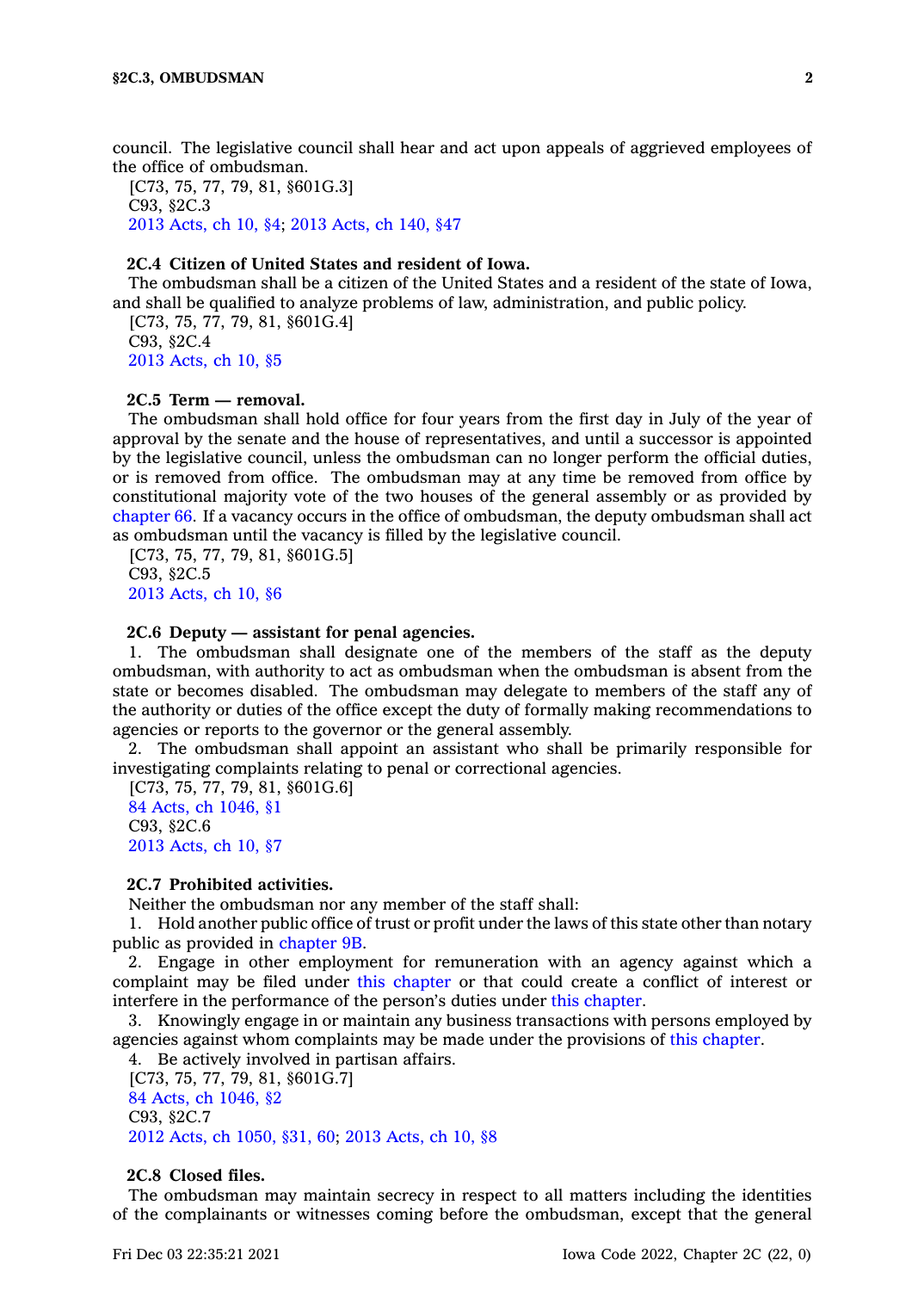assembly, any standing committee of the general assembly or the governor may require disclosure of any matter and shall have complete access to the records and files of the ombudsman. The ombudsman may conduct private hearings.

[C73, 75, 77, 79, 81, §601G.8] C93, §2C.8 2013 [Acts,](https://www.legis.iowa.gov/docs/acts/2013/CH0010.pdf) ch 10, §9

# **2C.9 Powers.**

The ombudsman may:

1. Investigate, on complaint or on the ombudsman's own motion, any administrative action of any agency, without regard to the finality of the administrative action, except that the ombudsman shall not investigate the complaint of an employee of an agency in regard to that employee's employment relationship with the agency except as otherwise provided by this [chapter](https://www.legis.iowa.gov/docs/code//2C.pdf). A communication or receipt of information made pursuant to the powers prescribed in this [chapter](https://www.legis.iowa.gov/docs/code//2C.pdf) shall not be considered an ex parte communication as described in the provisions of [section](https://www.legis.iowa.gov/docs/code/17A.17.pdf) 17A.17.

2. Investigate, on complaint or on the ombudsman's own motion, any administrative action of any person providing child welfare or juvenile justice services under contract with an agency that is subject to investigation by the ombudsman. The person shall be considered to be an agency for purposes of the ombudsman's investigation.

3. Prescribe the methods by which complaints are to be made, received, and acted upon; determine the scope and manner of investigations to be made; and, subject to the requirements of this [chapter](https://www.legis.iowa.gov/docs/code//2C.pdf), determine the form, frequency, and distribution of the conclusions and recommendations of the ombudsman.

4. Request and receive from each agency assistance and information as necessary in the performance of the duties of the office. Notwithstanding [section](https://www.legis.iowa.gov/docs/code/22.7.pdf) 22.7, pursuant to an investigation the ombudsman may examine any and all records and documents of any agency unless its custodian demonstrates that the examination would violate federal law or result in the denial of federal funds to the agency. Confidential documents provided to the ombudsman by other agencies shall continue to maintain their confidential status. The ombudsman is subject to the same policies and penalties regarding the confidentiality of the document as an employee of the agency. The ombudsman may enter and inspect premises within any agency's control and may observe proceedings and attend hearings, with the consent of the interested party, including those held under <sup>a</sup> provision of confidentiality, conducted by any agency unless the agency demonstrates that the attendance or observation would violate federal law or result in the denial of federal funds to that agency. [This](https://www.legis.iowa.gov/docs/code/2C.9.pdf) [subsection](https://www.legis.iowa.gov/docs/code/2C.9.pdf) does not permit the examination of records or access to hearings and proceedings which are the work product of an attorney under section 22.7, [subsection](https://www.legis.iowa.gov/docs/code/22.7.pdf) 4, or which are privileged communications under [section](https://www.legis.iowa.gov/docs/code/622.10.pdf) 622.10.

5. Issue <sup>a</sup> subpoena to compel any person to appear, give sworn testimony, or produce documentary or other evidence relevant to <sup>a</sup> matter under inquiry. The ombudsman, deputies, and assistants of the ombudsman may administer oaths to persons giving testimony before them. If <sup>a</sup> witness either fails or refuses to obey <sup>a</sup> subpoena issued by the ombudsman, the ombudsman may petition the district court having jurisdiction for an order directing obedience to the subpoena. If the court finds that the subpoena should be obeyed, it shall enter an order requiring obedience to the subpoena, and refusal to obey the court order is subject to punishment for contempt.

6. Establish rules relating to the operation, organization, and procedure of the office of ombudsman. The rules are exempt from [chapter](https://www.legis.iowa.gov/docs/code//17A.pdf) 17A and shall be published in the Iowa administrative code.

[C73, 75, 77, 79, 81, §601G.9; 82 Acts, ch [1026,](https://www.legis.iowa.gov/docs/acts/1982/CH1026.pdf) §1] 88 Acts, ch [1247,](https://www.legis.iowa.gov/docs/acts/1988/CH1247.pdf) §1; 89 [Acts,](https://www.legis.iowa.gov/docs/acts/89/CH0296.pdf) ch 296, §78 C93, §2C.9 2003 [Acts,](https://www.legis.iowa.gov/docs/acts/2003/CH0178.pdf) ch 178, §46; 2006 Acts, ch [1153,](https://www.legis.iowa.gov/docs/acts/2006/CH1153.pdf) §12; 2013 [Acts,](https://www.legis.iowa.gov/docs/acts/2013/CH0010.pdf) ch 10, §10; 2013 [Acts,](https://www.legis.iowa.gov/docs/acts/2013/CH0140.pdf) ch 140, §48 Referred to in [§21.5](https://www.legis.iowa.gov/docs/code/21.5.pdf)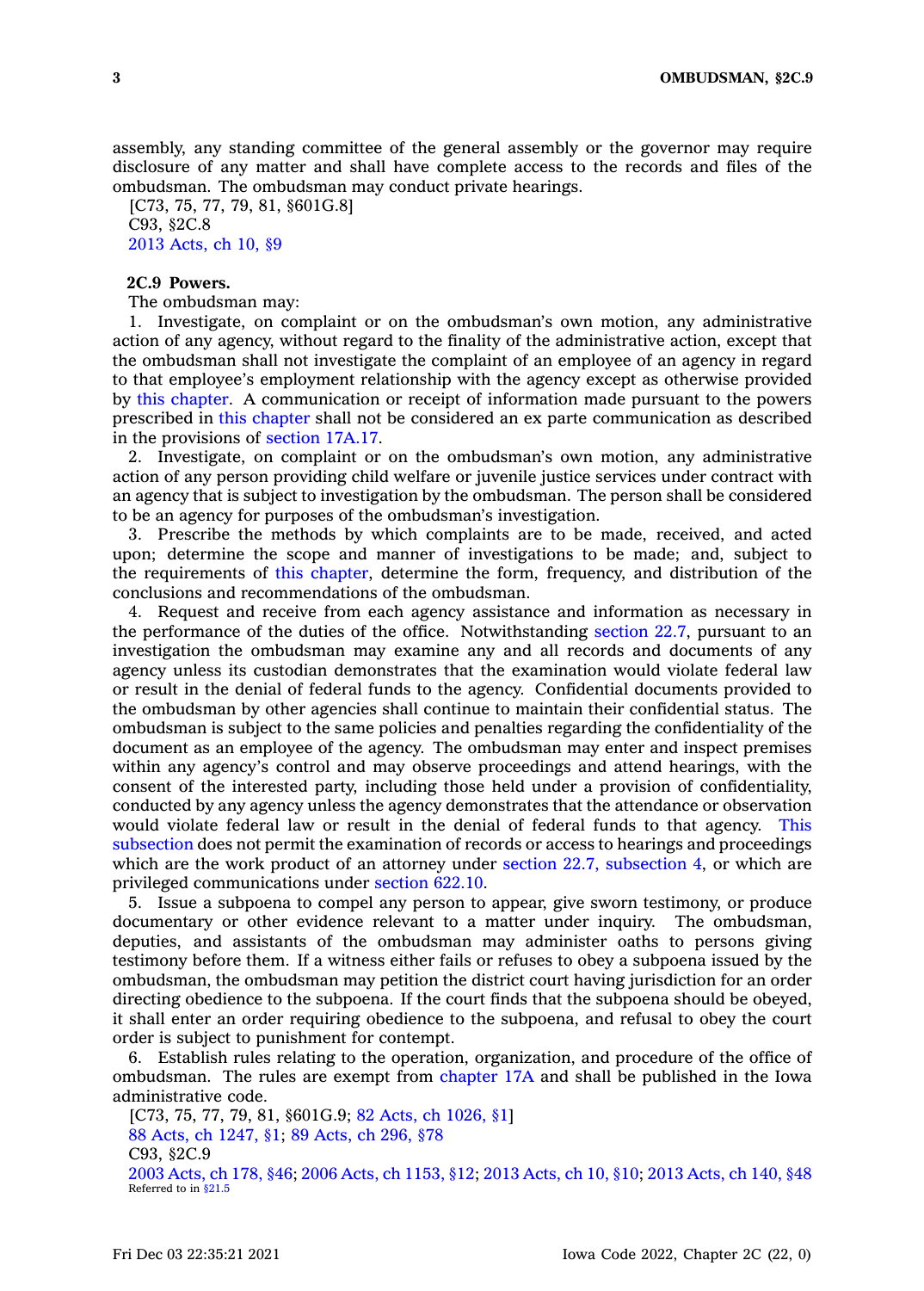#### **2C.10 No charge for services.**

A monetary charge or other charge shall not be levied upon any person as <sup>a</sup> prerequisite to presentation of <sup>a</sup> complaint to the ombudsman.

[C73, 75, 77, 79, 81, §601G.10] C93, §2C.10 2013 [Acts,](https://www.legis.iowa.gov/docs/acts/2013/CH0010.pdf) ch 10, §11

#### **2C.11 Subjects for investigations.**

1. An appropriate subject for investigation by the office of ombudsman is an administrative action that might be:

*a.* Contrary to law or regulation.

*b.* Unreasonable, unfair, oppressive, or inconsistent with the general course of an agency's functioning, even though in accordance with law.

- *c.* Based on <sup>a</sup> mistake of law or arbitrary in ascertainments of fact.
- *d.* Based on improper motivation or irrelevant consideration.
- *e.* Unaccompanied by an adequate statement of reasons.

2. The ombudsman may also be concerned with strengthening procedures and practices which lessen the risk that objectionable administrative actions will occur.

[C73, 75, 77, 79, 81, §601G.11]

C93, §2C.11 2007 [Acts,](https://www.legis.iowa.gov/docs/acts/2007/CH0126.pdf) ch 126, §1; 2013 [Acts,](https://www.legis.iowa.gov/docs/acts/2013/CH0010.pdf) ch 10, §12; 2013 [Acts,](https://www.legis.iowa.gov/docs/acts/2013/CH0140.pdf) ch 140, §49

### **2C.11A Subjects for investigations — disclosures of information.**

The office of ombudsman shall investigate <sup>a</sup> complaint filed by an employee who is not <sup>a</sup> merit system employee or an employee covered by <sup>a</sup> collective bargaining agreement and who alleges that adverse employment action has been taken against the employee in violation of section 70A.28, [subsection](https://www.legis.iowa.gov/docs/code/70A.28.pdf) 2. A complaint filed pursuant to this [section](https://www.legis.iowa.gov/docs/code/2C.11A.pdf) shall be made within thirty calendar days following the effective date of the adverse employment action. The ombudsman shall investigate the matter and shall issue findings relative to the complaint in an expeditious manner.

2006 Acts, ch [1153,](https://www.legis.iowa.gov/docs/acts/2006/CH1153.pdf) §13; 2013 [Acts,](https://www.legis.iowa.gov/docs/acts/2013/CH0010.pdf) ch 10, §13 Referred to in [§70A.28](https://www.legis.iowa.gov/docs/code/70A.28.pdf)

# **2C.12 Complaints investigated.**

1. The ombudsman may receive <sup>a</sup> complaint from any source concerning an administrative action. The ombudsman shall conduct <sup>a</sup> suitable investigation into the administrative actions complained of unless the ombudsman finds substantiating facts that:

*a.* The complainant has available another remedy or channel of complaint which the complainant could reasonably be expected to use.

*b.* The grievance pertains to <sup>a</sup> matter outside the ombudsman's power.

*c.* The complainant has no substantive or procedural interest which is directly affected by the matter complained about.

*d.* The complaint is trivial, frivolous, vexatious, or not made in good faith.

- *e.* Other complaints are more worthy of attention.
- *f.* The ombudsman's resources are insufficient for adequate investigation.

*g.* The complaint has been delayed too long to justify present examination of its merit.

2. The ombudsman may decline to investigate <sup>a</sup> complaint, but shall not be prohibited from inquiring into the matter complained about or into related problems at some future time.

[C73, 75, 77, 79, 81, §601G.12]

C93, §2C.12

2008 Acts, ch [1032,](https://www.legis.iowa.gov/docs/acts/2008/CH1032.pdf) §201; 2013 [Acts,](https://www.legis.iowa.gov/docs/acts/2013/CH0010.pdf) ch 10, §14

### **2C.13 No investigation — notice to complainant.**

If the ombudsman decides not to investigate, the complainant shall be informed of the reasons for the decision. If the ombudsman decides to investigate, the complainant and the agency shall be notified of the decision. After completing consideration of <sup>a</sup> complaint,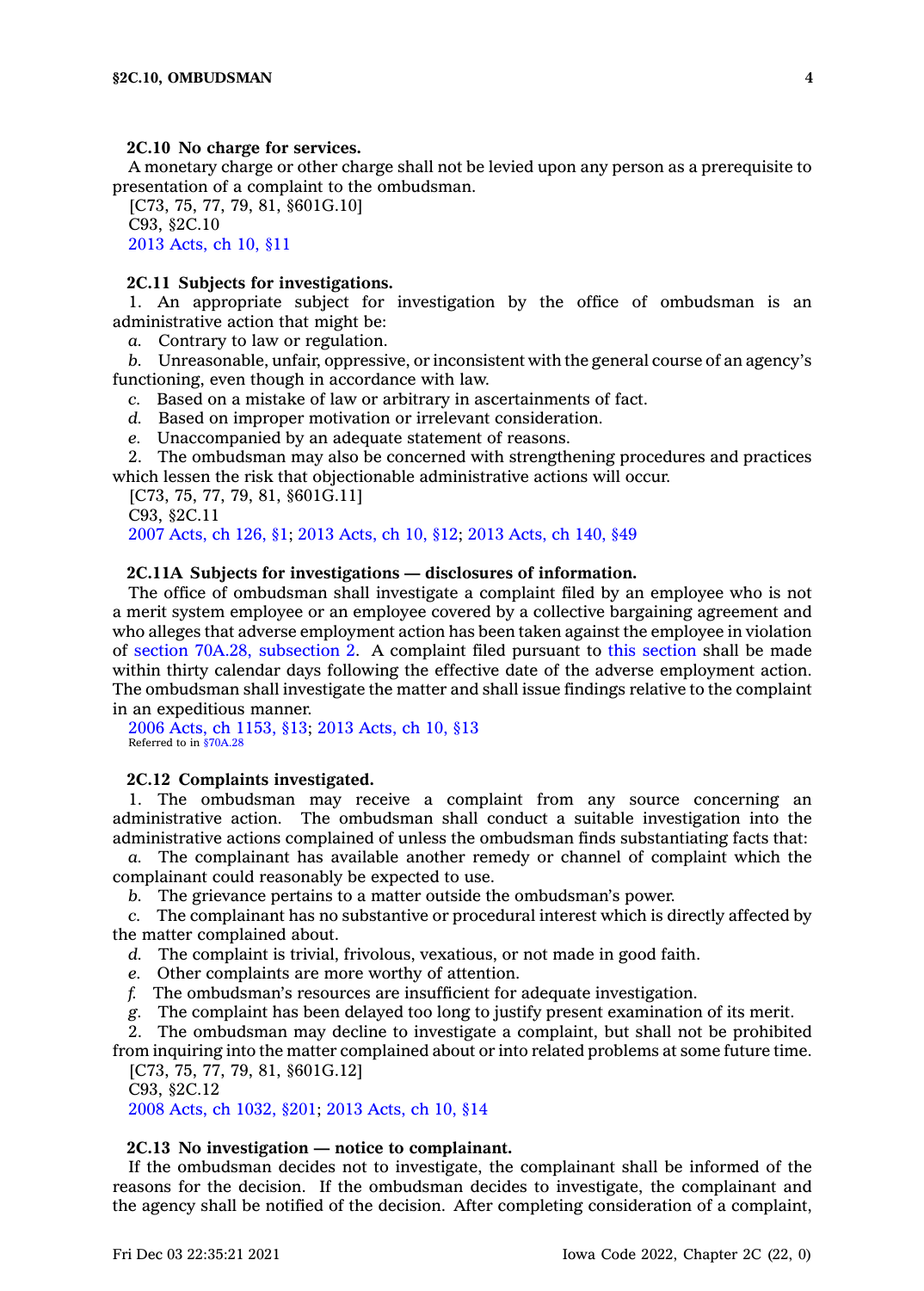whether or not it has been investigated, the ombudsman shall without delay inform the complainant of the fact, and if appropriate, shall inform the agency involved. The ombudsman shall on request of the complainant, and as appropriate, report the status of the investigation to the complainant.

[C73, 75, 77, 79, 81, §601G.13; 82 Acts, ch [1026,](https://www.legis.iowa.gov/docs/acts/1982/CH1026.pdf) §2] C93, §2C.13 2005 [Acts,](https://www.legis.iowa.gov/docs/acts/2005/CH0019.pdf) ch 19, §4; 2013 [Acts,](https://www.legis.iowa.gov/docs/acts/2013/CH0010.pdf) ch 10, §15

# **2C.14 Institutionalized complainants.**

A letter to the ombudsman from <sup>a</sup> person in <sup>a</sup> correctional institution, <sup>a</sup> hospital, or other institution under the control of an agency shall be immediately forwarded, unopened, to the ombudsman by the institution where the writer of the letter is <sup>a</sup> resident. A letter from the ombudsman to such <sup>a</sup> person shall be immediately delivered, unopened, to the person.

[C73, 75, 77, 79, 81, §601G.14] C93, §2C.14 2005 [Acts,](https://www.legis.iowa.gov/docs/acts/2005/CH0019.pdf) ch 19, §5; 2013 [Acts,](https://www.legis.iowa.gov/docs/acts/2013/CH0010.pdf) ch 10, §16

#### **2C.15 Reports critical of agency or officer.**

Before announcing <sup>a</sup> conclusion or recommendation that criticizes an agency or any officer or employee, the ombudsman shall consult with that agency, officer, or employee and shall attach to every report sent or made under the provisions of this [chapter](https://www.legis.iowa.gov/docs/code//2C.pdf) <sup>a</sup> copy of any unedited comments made by or on behalf of the officer, employee, or agency.

[C73, 75, 77, 79, 81, §601G.15] C93, §2C.15 2013 [Acts,](https://www.legis.iowa.gov/docs/acts/2013/CH0010.pdf) ch 10, §17

### **2C.16 Recommendations to agency.**

1. The ombudsman shall state recommendations to an agency, if, after having considered <sup>a</sup> complaint and whatever material the ombudsman deems pertinent, the ombudsman finds substantiating facts for any of the following:

- *a.* A matter should be further considered by the agency.
- *b.* An administrative action should be modified or canceled.
- *c.* A rule on which an administrative action is based should be altered.
- *d.* Reasons should be given for an administrative action.
- *e.* Any other action should be taken by the agency.

2. If the ombudsman requests, the agency shall, within twenty working days notify the ombudsman of any action taken on the recommendations or the reasons for not complying with them.

3. If the ombudsman believes that <sup>a</sup> law resulted in an administrative action which is unfair or otherwise objectionable, the ombudsman shall notify the general assembly concerning desirable statutory change.

[C73, 75, 77, 79, 81, §601G.16] C93, §2C.16

2008 Acts, ch [1031,](https://www.legis.iowa.gov/docs/acts/2008/CH1031.pdf) §3; 2013 [Acts,](https://www.legis.iowa.gov/docs/acts/2013/CH0010.pdf) ch 10, §18; 2014 Acts, ch [1092,](https://www.legis.iowa.gov/docs/acts/2014/CH1092.pdf) §1

# **2C.17 Publication of conclusions.**

1. The ombudsman may publish the conclusions, recommendations, and suggestions and transmit them to the governor or the general assembly or any of its committees. When publishing an opinion adverse to an agency or official the ombudsman shall, unless excused by the agency or official affected, include with the opinion any unedited reply made by the agency.

2. Any conclusions, recommendations, and suggestions so published may at the same time be made available to the news media or others who may be concerned.

[C73, 75, 77, 79, 81, §601G.17] C93, §2C.17 2005 [Acts,](https://www.legis.iowa.gov/docs/acts/2005/CH0019.pdf) ch 19, §6; 2013 [Acts,](https://www.legis.iowa.gov/docs/acts/2013/CH0010.pdf) ch 10, §19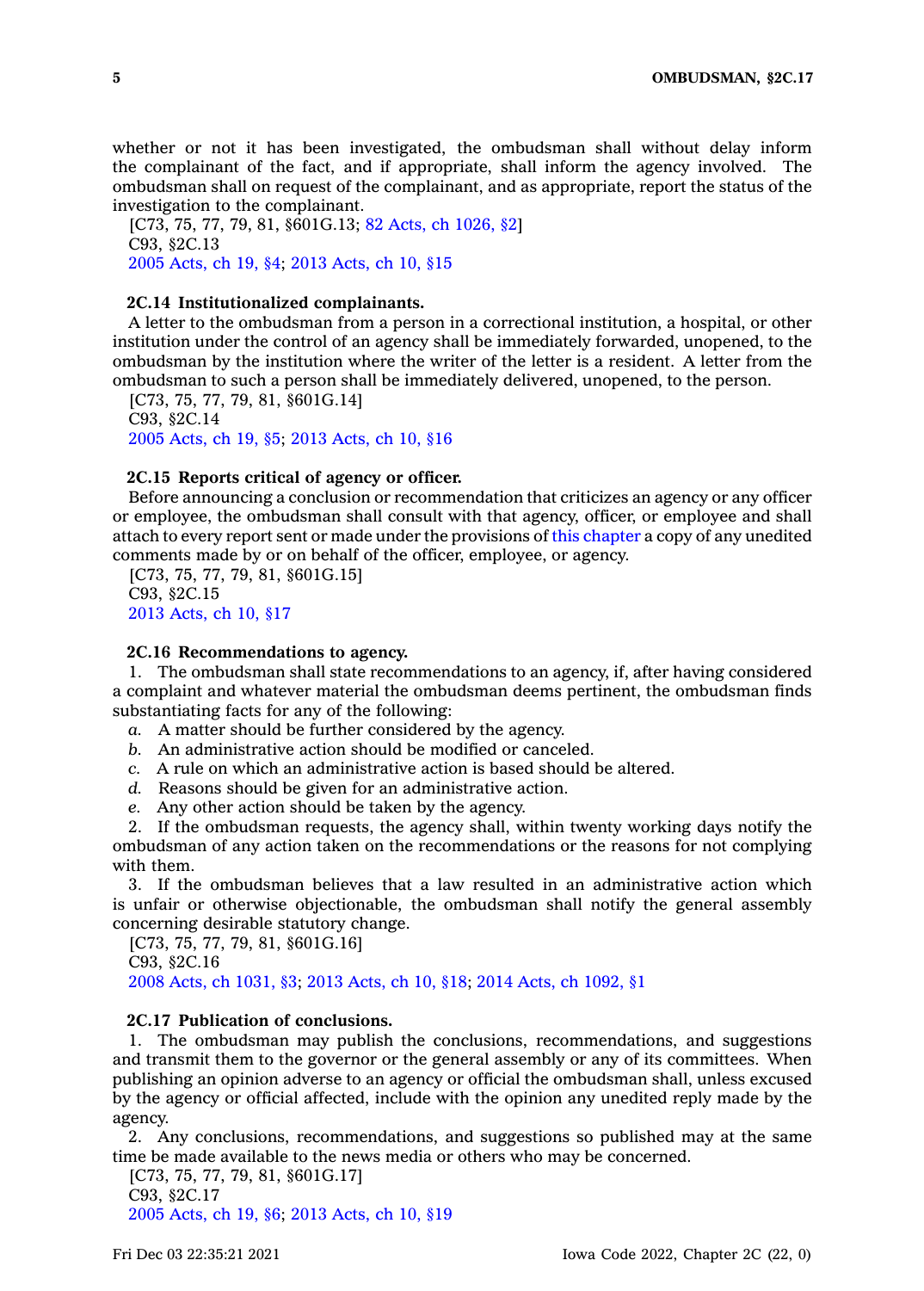#### **2C.18 Report to general assembly.**

The ombudsman shall by December 31 of each year submit an economically designed and reproduced report to the general assembly and to the governor concerning the exercise of the ombudsman's functions during the preceding fiscal year. In discussing matters with which the ombudsman has been concerned, the ombudsman shall not identify specific persons if to do so would cause needless hardship. If the annual report criticizes <sup>a</sup> named agency or official, it shall also include unedited replies made by the agency or official to the criticism, unless excused by the agency or official affected.

[C73, 75, 77, 79, 81, §601G.18; 82 Acts, ch [1026,](https://www.legis.iowa.gov/docs/acts/1982/CH1026.pdf) §3] C93, §2C.18 2013 [Acts,](https://www.legis.iowa.gov/docs/acts/2013/CH0010.pdf) ch 10, §20; 2013 [Acts,](https://www.legis.iowa.gov/docs/acts/2013/CH0140.pdf) ch 140, §50; 2019 [Acts,](https://www.legis.iowa.gov/docs/acts/2019/CH0089.pdf) ch 89, §6

# **2C.19 Disciplinary action recommended.**

If the ombudsman believes that any public official, employee or other person has acted in <sup>a</sup> manner warranting criminal or disciplinary proceedings, the ombudsman shall refer the matter to the appropriate authorities.

[C73, 75, 77, 79, 81, §601G.19] C93, §2C.19 2013 [Acts,](https://www.legis.iowa.gov/docs/acts/2013/CH0010.pdf) ch 10, §21

# **2C.20 Immunities.**

No civil action, except removal from office as provided in [chapter](https://www.legis.iowa.gov/docs/code//66.pdf) 66, or proceeding shall be commenced against the ombudsman or any member of the staff for any act or omission performed pursuant to the provisions of this [chapter](https://www.legis.iowa.gov/docs/code//2C.pdf) unless the act or omission is actuated by malice or is grossly negligent, nor shall the ombudsman or any member of the staff be compelled to testify in any court with respect to any matter involving the exercise of the ombudsman's official duties except as may be necessary to enforce the provisions of [this](https://www.legis.iowa.gov/docs/code//2C.pdf) [chapter](https://www.legis.iowa.gov/docs/code//2C.pdf).

[C73, 75, 77, 79, 81, §601G.20] C93, §2C.20 2013 [Acts,](https://www.legis.iowa.gov/docs/acts/2013/CH0010.pdf) ch 10, §22

### **2C.21 Witnesses.**

A person required by the ombudsman to provide information shall be paid the same fees and travel allowances as are extended to witnesses whose attendance has been required in the district courts of this state. Officers and employees of an agency shall not be entitled to such fees and allowances. A person who, with or without service of compulsory process, provides oral or documentary information requested by the ombudsman shall be accorded the same privileges and immunities as are extended to witnesses in the courts of this state, and shall also be entitled to be accompanied and advised by counsel while being questioned.

[C73, 75, 77, 79, 81, §601G.21] C93, §2C.21 2013 [Acts,](https://www.legis.iowa.gov/docs/acts/2013/CH0010.pdf) ch 10, §23

#### **2C.22 Penalties.**

A person who willfully obstructs or hinders the lawful actions of the ombudsman or the ombudsman's staff, or who willfully misleads or attempts to mislead the ombudsman in the ombudsman's inquiries, shall be guilty of <sup>a</sup> simple misdemeanor.

[C73, 75, 77, 79, 81, §601G.22] C93, §2C.22 2013 [Acts,](https://www.legis.iowa.gov/docs/acts/2013/CH0010.pdf) ch 10, §24

#### **2C.23 Citation.**

This [chapter](https://www.legis.iowa.gov/docs/code//2C.pdf) shall be known and may be cited as the *"Iowa Ombudsman Act"*. [C73, 75, 77, 79, 81, §601G.23]